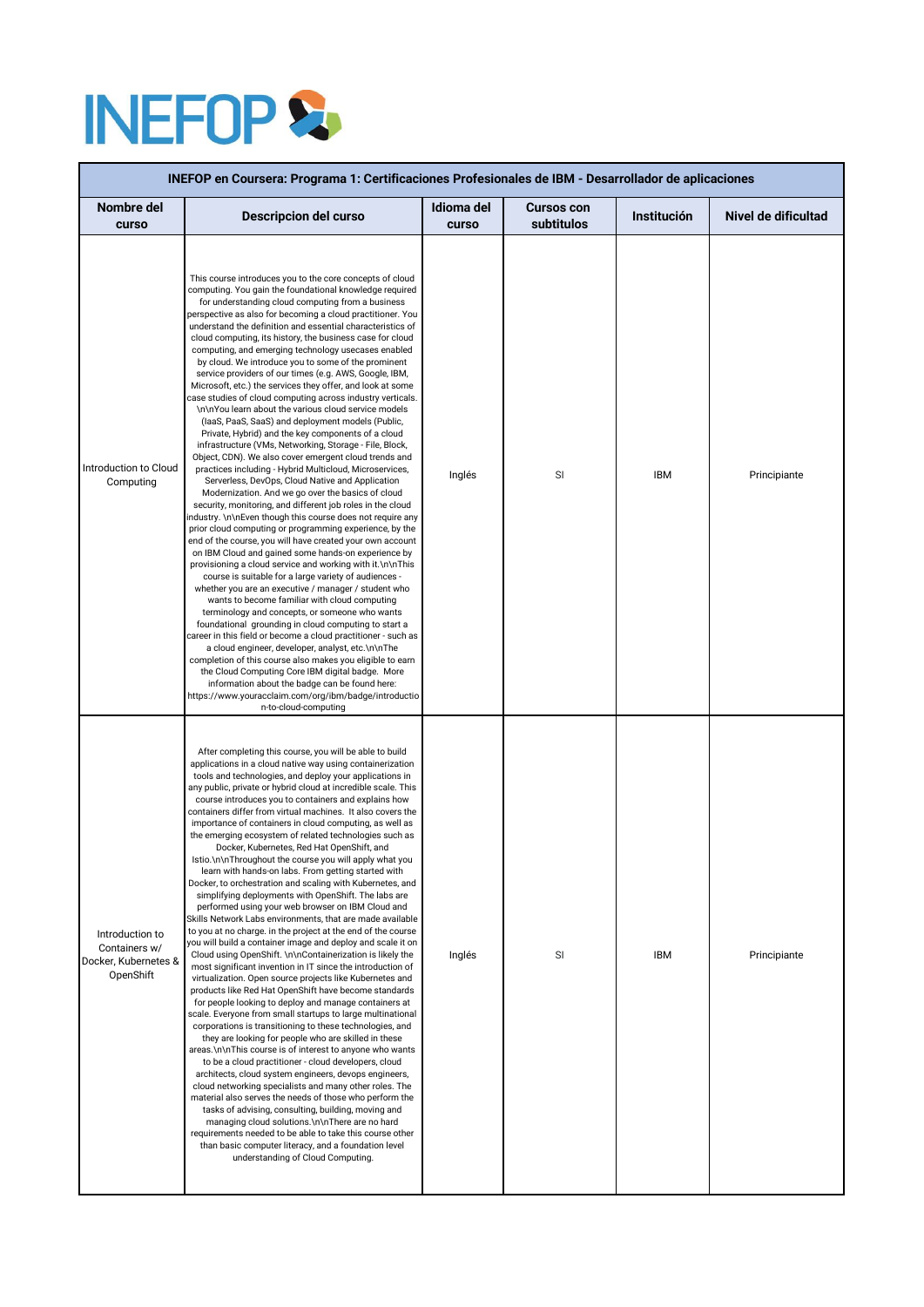| Python for Data<br>Science and Al                                     | Kickstart your learning of Python for data science,<br>as well as programming in general, with this<br>beginner-friendly introduction to Python. Python is<br>one of the world's most popular programming<br>languages, and there has never been greater<br>demand for professionals with the ability to apply<br>Python fundamentals to drive business solutions<br>across industries. \n\nThis course will take you<br>from zero to programming in Python in a matter of<br>hours-no prior programming experience<br>necessary! You will learn Python fundamentals,<br>including data structures and data analysis,<br>complete hands-on exercises throughout the<br>course modules, and create a final project to<br>demonstrate your new skills. \n\nBy the end of this<br>course, you'll feel comfortable creating basic<br>programs, working with data, and solving real-<br>world problems in Python. You'll gain a strong<br>foundation for more advanced learning in the field,<br>and develop skills to help advance your career.<br>\n\nThis course can be applied to multiple<br>Specialization or Professional Certificate<br>programs. Completing this course will count<br>towards your learning in any of the following<br>programs: \n\nlBM Applied AI Professional<br>Certificate \n\nApplied Data Science<br>Specialization \n\nlBM Data Science Professional<br>Certificate \n\nUpon completion of any of the<br>above programs, in addition to earning a<br>Specialization completion certificate from<br>Coursera, you'll also receive a digital badge from<br>IBM recognizing your expertise in the field. | Inglés | SI             | <b>IBM</b> | Principiante |
|-----------------------------------------------------------------------|-----------------------------------------------------------------------------------------------------------------------------------------------------------------------------------------------------------------------------------------------------------------------------------------------------------------------------------------------------------------------------------------------------------------------------------------------------------------------------------------------------------------------------------------------------------------------------------------------------------------------------------------------------------------------------------------------------------------------------------------------------------------------------------------------------------------------------------------------------------------------------------------------------------------------------------------------------------------------------------------------------------------------------------------------------------------------------------------------------------------------------------------------------------------------------------------------------------------------------------------------------------------------------------------------------------------------------------------------------------------------------------------------------------------------------------------------------------------------------------------------------------------------------------------------------------------------------------------------------------------------------------|--------|----------------|------------|--------------|
| Introduction to Cloud<br>Development with<br>HTML, CSS,<br>JavaScript | Want to take the first steps to become a Cloud<br>Application Developer? This course will lead you<br>through the languages and tools you will need to<br>develop your own Cloud Apps. \n\nBeginning with<br>an explanation of how internet servers and clients<br>work together to deliver applications to users, this<br>course then takes you through the context for<br>application development in the Cloud, introducing<br>front-end, back-end, and full-stack<br>development.\n\nYou'll then focus on the<br>languages you need for front-end development,<br>working with HTML, CSS, and<br>JavaScript.\n\nFinally, you will discover tools that<br>help you to store your projects and keep track of<br>changes made to project files, such as Git and<br>GitHub.                                                                                                                                                                                                                                                                                                                                                                                                                                                                                                                                                                                                                                                                                                                                                                                                                                                        | Inglés | N <sub>O</sub> | <b>IBM</b> | Principiante |
| Python Project for AI<br>& Application<br>Development                 | This mini-course is intended to for you to<br>demonstrate and apply foundational Python skills<br>for developing applications and AI powered<br>solutions. The completion of this course involves<br>working on a hands-on project where you will<br>develop an AI enabled application using Python,<br>develop unit tests, and package it for<br>distribution.\n\nPrior to starting this course please<br>ensure that you have either completed the Python<br>for Data Science, AI, Development & Data<br>Engineering course from IBM or have equivalent<br>proficiency in working with Python.                                                                                                                                                                                                                                                                                                                                                                                                                                                                                                                                                                                                                                                                                                                                                                                                                                                                                                                                                                                                                                  | Inglés | N <sub>O</sub> | <b>IBM</b> | Intermedio   |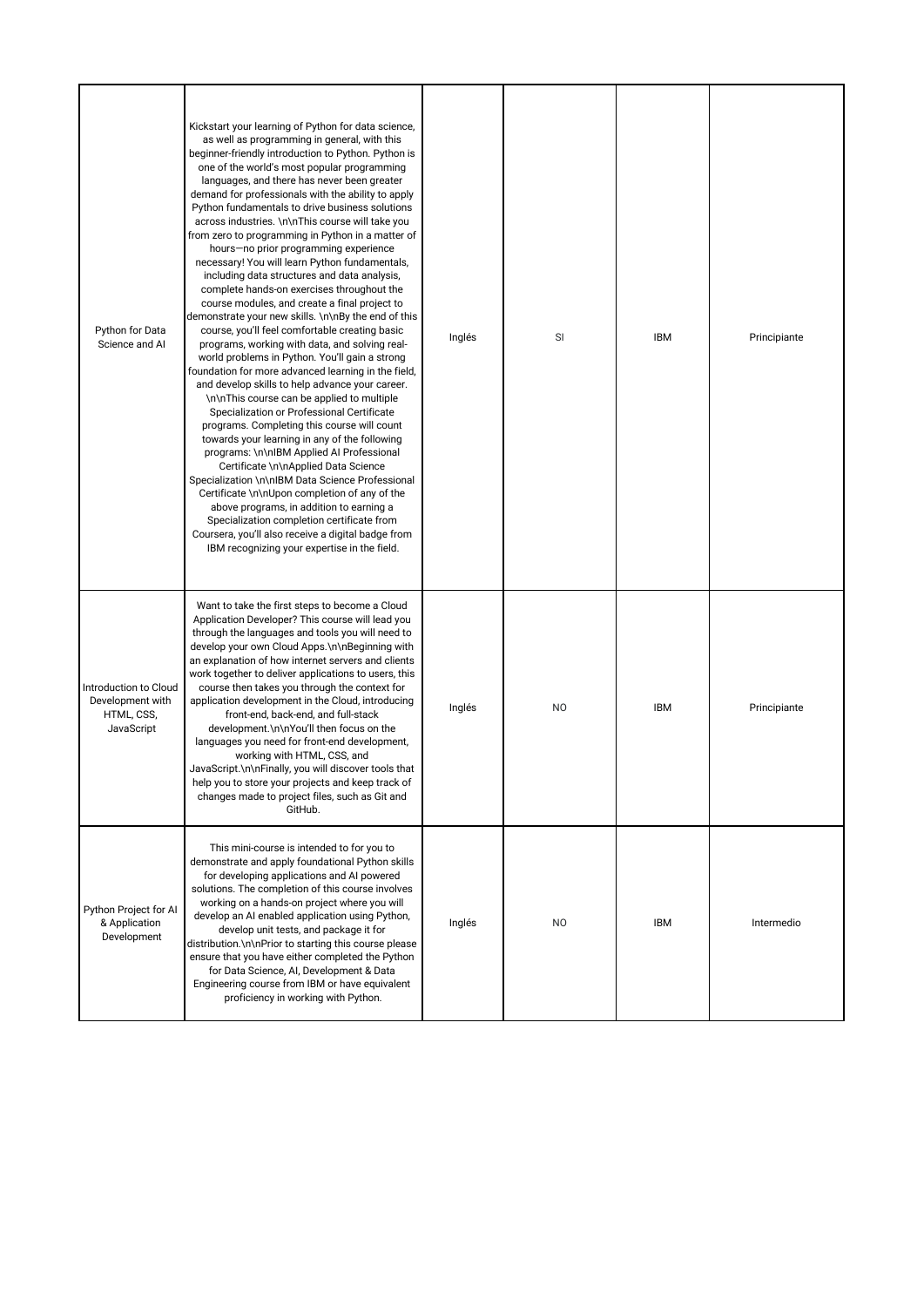| Developing<br>Applications with<br>SQL, Databases, and<br>Django    | The essentials of application development are<br>accessing, processing, and presenting data. Data<br>is stored in various databases, either on-premise<br>or on the cloud, and developers will need to learn<br>how to talk to them via programming<br>languages.\n\nln this course, you will be<br>introduced to some fundamental database<br>concepts. You will learn the basics of SQL, a<br>simple and powerful programming language for<br>querying and managing data. And you will learn<br>about cloud database fundamentals and get hands-<br>on cloud database experiences. \n\nln addition to<br>SQL, you will discover how Object-Relational<br>Mapping (ORM) allows you to use Object-Oriented<br>Programming (OOP) languages to work with<br>databases. You will gain full-stack Django skills by<br>creating a Django web app to persist, process, and<br>present data. And you will learn about cloud app<br>platform fundamentals and get hands-on<br>experience deploying your Django web app on the<br>cloud.\n\nCourse Learning Objectives: \n-<br>Describe what is a database and how to model<br>data\n- Compose SQL queries to insert, select,<br>update, delete data in a database\n- Understand<br>Object Relational Model (ORM)\n- Employ Django<br>to develop database-powered applications\n-<br>Deploy your Django app on the<br>cloud\n\nPrerequisites:\n- GitHub\n- HTML & CSS<br>\n- Python | Inglés | N <sub>O</sub> | <b>IBM</b> | Intermedio |
|---------------------------------------------------------------------|----------------------------------------------------------------------------------------------------------------------------------------------------------------------------------------------------------------------------------------------------------------------------------------------------------------------------------------------------------------------------------------------------------------------------------------------------------------------------------------------------------------------------------------------------------------------------------------------------------------------------------------------------------------------------------------------------------------------------------------------------------------------------------------------------------------------------------------------------------------------------------------------------------------------------------------------------------------------------------------------------------------------------------------------------------------------------------------------------------------------------------------------------------------------------------------------------------------------------------------------------------------------------------------------------------------------------------------------------------------------------------------------------------------------------|--------|----------------|------------|------------|
| Application<br>Development using<br>Microservices and<br>Serverless | Are you a developer ready to explore serverless<br>application development? This intermediate-level<br>course is for you! \n\nBegin with an understanding<br>of how serverless benefits developers, learn when<br>to use serverless programming, serverless<br>deployment models, and discover its top use<br>cases and design patterns. You'll also discover<br>how serverless supports continuous integration<br>and continuous delivery (CI/CD) and microservices<br>integration. \n\nHands-on labs reinforce<br>serverless programming concepts for creation.<br>deployment, and invocation of cloud-based<br>functions-including the deployment of<br>microservices using OpenShift and Istio. Complete<br>the course with the confidence to build a multi-tier<br>web app that uses IBM Cloud Functions,<br>OpenShift, Istio, and more.                                                                                                                                                                                                                                                                                                                                                                                                                                                                                                                                                                              | Inglés | N <sub>O</sub> | <b>IBM</b> | Intermedio |
| <b>Full Stack Cloud</b><br>Development<br>Capstone Project          | Demonstrate your proficiency in applying various<br>Cloud Native tools and technologies to develop,<br>deploy, run, and continuously enhance full stack<br>applications on a cloud platform.                                                                                                                                                                                                                                                                                                                                                                                                                                                                                                                                                                                                                                                                                                                                                                                                                                                                                                                                                                                                                                                                                                                                                                                                                               | Inglés | NO.            | IBM        | Intermedio |
| Developing Cloud<br><b>Native Applications</b>                      | Do you want to learn about developing<br>applications that are cloud native right from<br>conception to implementation? In this course,<br>you'll begin with some crucial cloud concepts.<br>Then, you will dive into specific tools and<br>techniques for developing cloud native apps.<br>Learning about the Cloud Native Computing<br>Foundation, the significance of hybrid cloud<br>infrastructures, and how they affect cloud app<br>developers will be covered You will then look at<br>two key areas of cloud thinking: modernization and<br>continuous integration/continuous delivery.                                                                                                                                                                                                                                                                                                                                                                                                                                                                                                                                                                                                                                                                                                                                                                                                                           | Inglés | N <sub>O</sub> | <b>IBM</b> | Avanzado   |